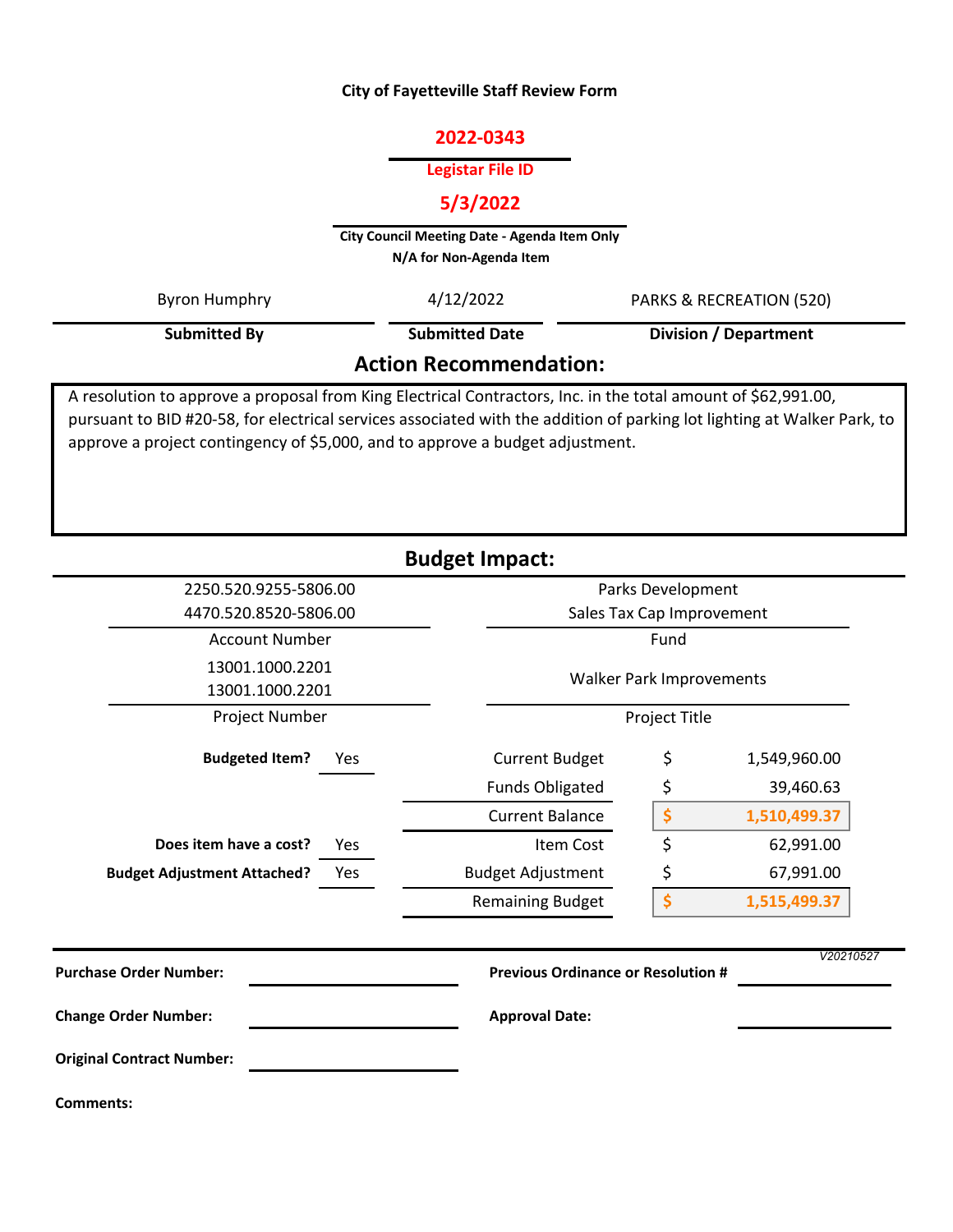

# **MEETING OF MAY 3, 2022**

**TO:** Mayor and City Council **THRU:** Susan Norton, Chief of Staff Chris Brown, Public Works Director Terry Gulley, Assistant Public Works Director **FROM:** Byron Humphry, Park Maintenance Superintendent **DATE:** April 12, 2022 **SUBJECT: Walker Park Lighting Improvements**

### **RECOMMENDATION:**

A resolution to approve a proposal from King Electrical Contractors, Inc. in the total amount of \$62,991.00, pursuant to BID #20-58, for electrical services associated with the addition of parking lot lighting at Walker Park, to approve a project contingency of \$5,000, and to approve a budget adjustment.

# **BACKGROUND:**

The Northwest Arkansas Horseshoe Pitching Association utilizes a portion of Walker Park to host club events and state tournaments. The parking lot to the south of their horseshoe pits is not well lit and the association has requested that the City provide additional lighting in the area to increase safety and security for their players and other park users.

### **DISCUSSION:**

This project would place four light poles in the parking lot with four LED lights on each pole to adequately light the parking lot. Empty conduit will also be installed for future IT connectivity for security cameras or other data needs.

### **BUDGET/STAFF IMPACT:**

The cost of this proposal is \$62,991.00 and will be funded from Park Development and Sales Tax Capital Improvement Funds as follows:

| <b>Account</b>                                    | Project | Amount |
|---------------------------------------------------|---------|--------|
| 2250.520.9255-5806.00 13001.1000.2201 \$20,000.00 |         |        |
| 4470.520.8520-5806.00 13001.1000.2201 \$42,991.00 |         |        |

**Attachments:** King Electric Proposal Budget Adjustment